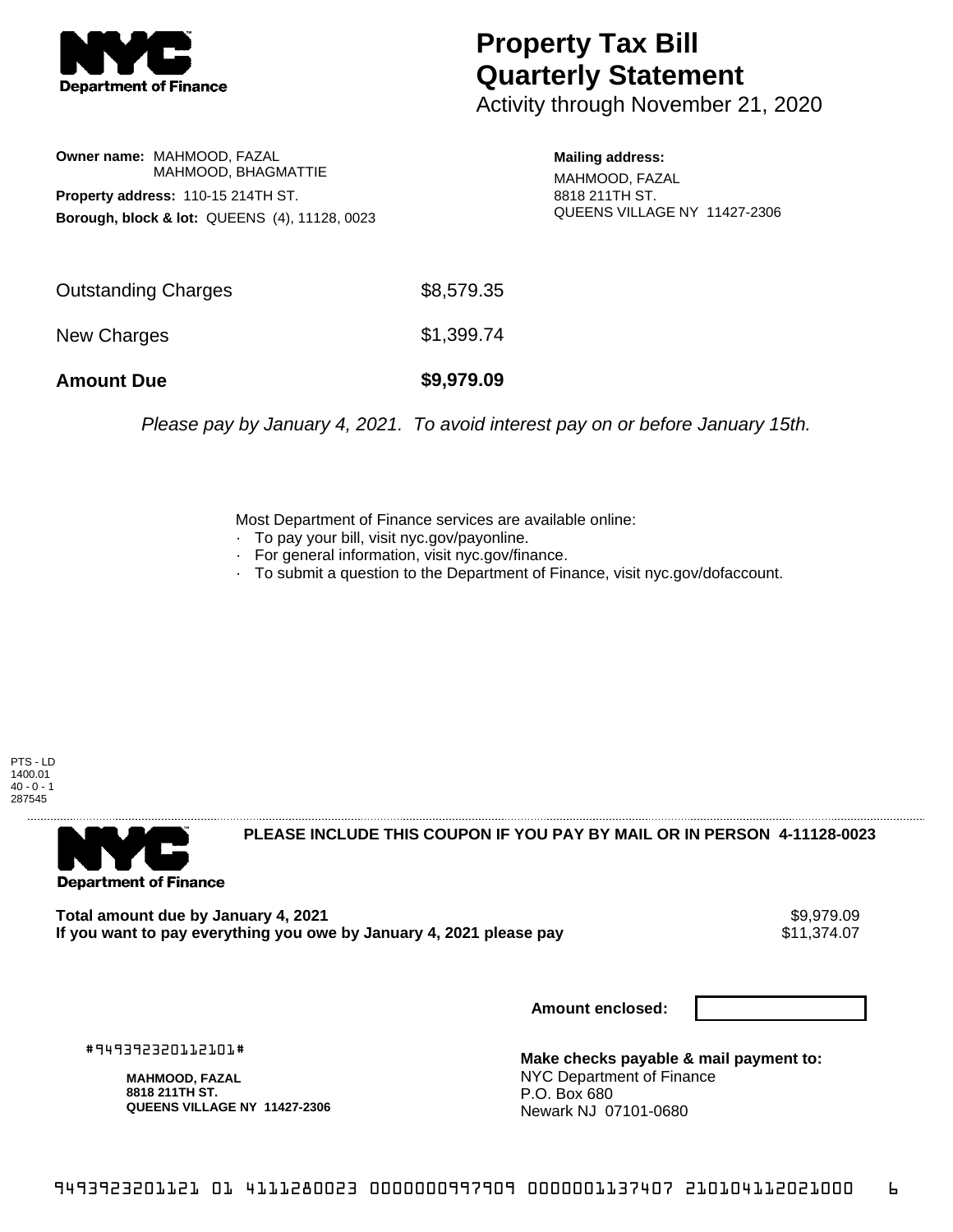

Total credit applied  $$13.00$ 

| <b>Billing Summary</b>                                              | <b>Activity Date Due Date</b> |            | Amount                  |
|---------------------------------------------------------------------|-------------------------------|------------|-------------------------|
| Outstanding charges including interest and payments                 | \$8,579.35                    |            |                         |
| <b>Finance-Property Tax</b><br>Adopted Tax Rate                     |                               | 01/01/2021 | \$1,416.08<br>$$-16.34$ |
| <b>Total amount due</b>                                             |                               |            | \$9,979.09              |
| <b>Tax Year Charges Remaining</b>                                   | <b>Activity Date</b>          | Due Date   | <b>Amount</b>           |
| <b>Finance-Property Tax</b><br><b>Adopted Tax Rate</b>              |                               | 04/01/2021 | \$1,416.08<br>$$-16.34$ |
| Total tax year charges remaining                                    |                               |            | \$1,399.74              |
| If you want to pay everything you owe by January 4, 2021 please pay |                               |            | \$11,374.07             |
| If you pay everything you owe by January 4, 2021, you would save:   |                               |            | \$4.76                  |
| <b>Overpayments/Credits</b>                                         | <b>Activity Date</b>          | Due Date   | Amount                  |
| <b>Credit Balance</b>                                               |                               | 10/30/2020 | $$-13.00$               |
| <b>Credit Applied</b>                                               | 11/08/2020                    |            | \$13.00                 |

**Total overpayments/credits remaining on account \$0.00**

## **Home banking payment instructions:**

- 1. **Log** into your bank or online bill pay website.
- 2. **Add** the new payee: NYC DOF Property Tax. Enter your account number, which is your boro, block and lot, as it appears here: 4-11128-0023 . You may also need to enter the address for the Department of Finance. The address is P.O. Box 680, Newark NJ 07101-0680.
- 3. **Schedule** your online payment using your checking or savings account.

## **Did Your Mailing Address Change?** If so, please visit us at **nyc.gov/changemailingaddress** or call **311.**

When you provide a check as payment, you authorize us either to use information from your check to make a one-time electronic fund transfer from your account or to process the payment as a check transaction.